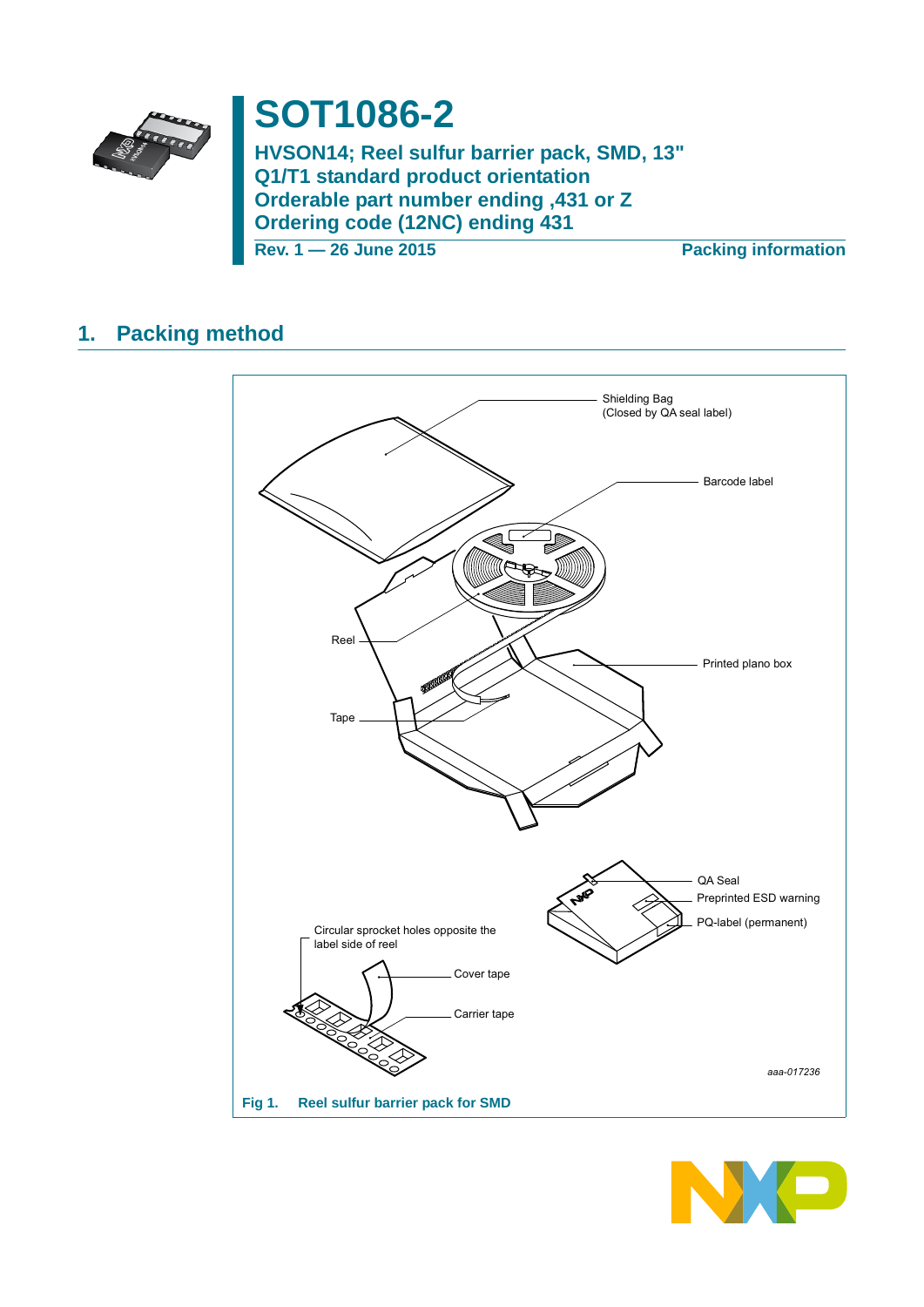#### **HVSON14; Reel sulfur barrier pack, SMD, 13" Q1/T1 standard product orientation Orderable part number ending ,431 or Z Ordering code (12NC) ending 431**

**Table 1. Dimensions and quantities**

| <b>Reel dimensions</b> | <b>SPQ/PQ</b>   | <b>Reels</b> | <b>Outer box dimensions</b>           |
|------------------------|-----------------|--------------|---------------------------------------|
| $d \times w$ (mm) $11$ | $ $ (pcs) $[2]$ | per box      | $\vert x \, w \times h \, (mm) \vert$ |
| $330 \times 12$        | 6000            |              | $1342 \times 338 \times 27$           |

<span id="page-1-0"></span>[1]  $d =$  reel diameter;  $w =$  tape width.

<span id="page-1-1"></span>[2] Packing quantity dependent on specific product type. View ordering and availability details at [NXP order portal,](http://www.nxp.com/order-portal/) or contact your local NXP representative.

### **2. Product orientation**



### **3. Carrier tape dimensions**



#### **Table 2. Carrier tape dimensions** *In accordance with IEC 60286-3.*

| $A_0$ (mm)      | $B_0$ (mm)       | $K_0$ (mm)   | T (mm)          | $ P_1$ (mm) | $W$ (mm)      |
|-----------------|------------------|--------------|-----------------|-------------|---------------|
| $3.35 \pm 0.05$ | $14.85 \pm 0.05$ | $1.2\pm0.05$ | $0.25 \pm 0.05$ | $8 \pm 0.1$ | $12 \pm 0.30$ |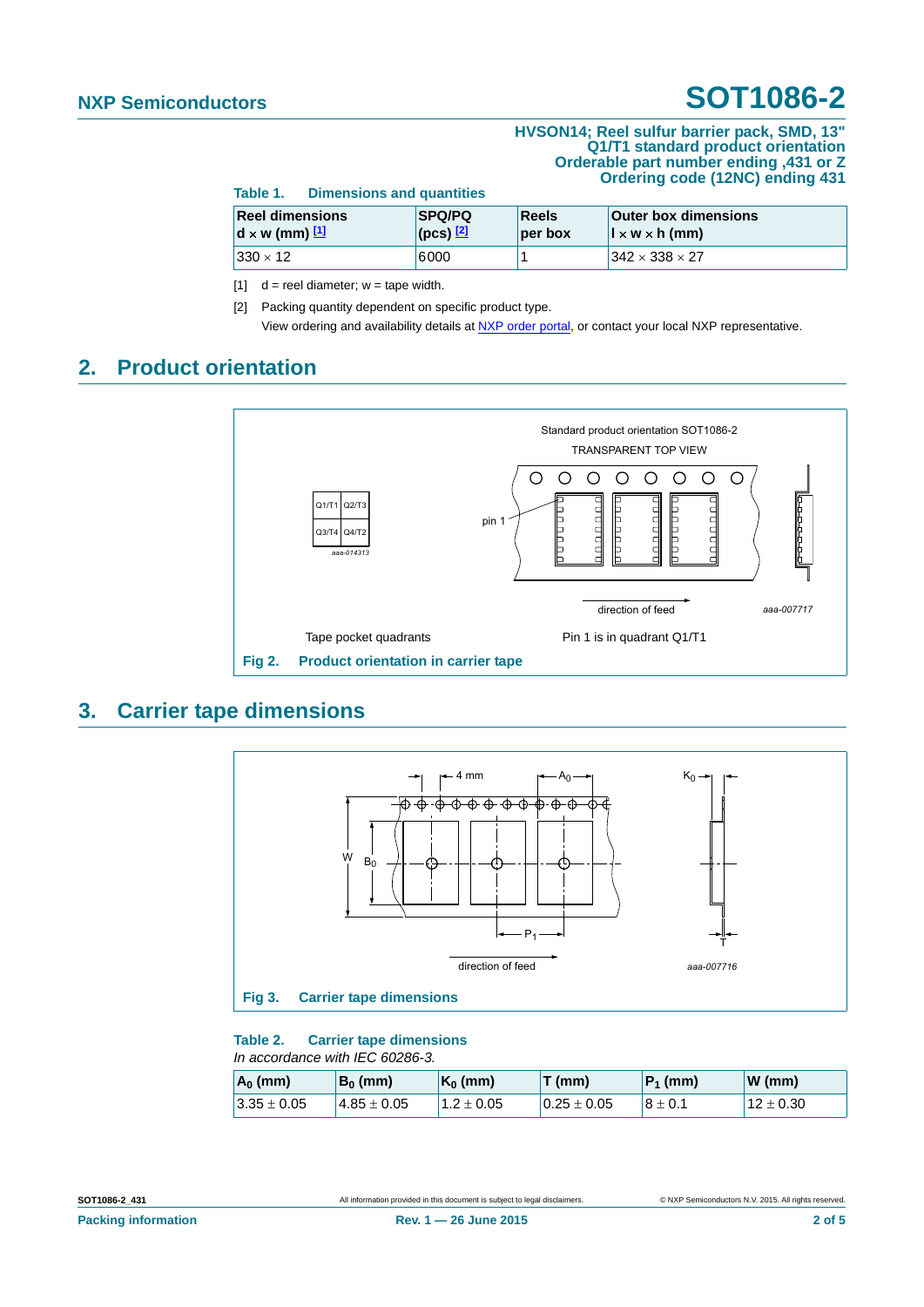#### **HVSON14; Reel sulfur barrier pack, SMD, 13" Q1/T1 standard product orientation Orderable part number ending ,431 or Z Ordering code (12NC) ending 431**

## **4. Reel dimensions**



#### **Table 3. Reel dimensions** *In accordance with IEC 60286-3.*

| A [nom] | W2 [max] | $B$ [min] | $C$ [min]    | $D$ [min] |
|---------|----------|-----------|--------------|-----------|
| (mm)    | (mm)     | (mm)      | $\mathsf{m}$ | (mm)      |
| 330     | 18.4     | 1.5       | 12.8         | 20.2      |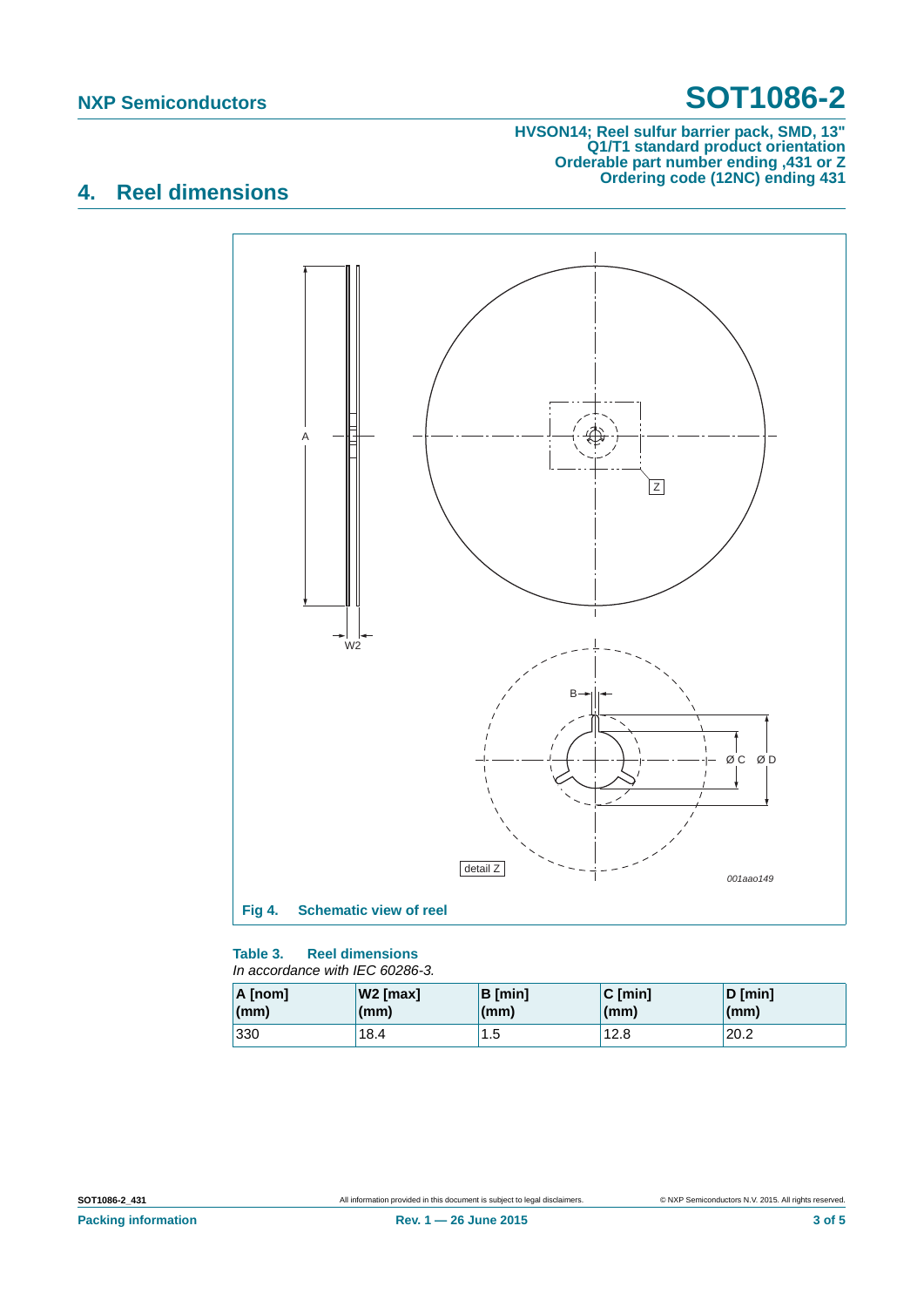#### **HVSON14; Reel sulfur barrier pack, SMD, 13" Q1/T1 standard product orientation Orderable part number ending ,431 or Z Ordering code (12NC) ending 431**

### **5. Barcode label**



### **Table 4. Barcode label dimensions**

| <b>Box barcode label</b> | Reel barcode label                   |
|--------------------------|--------------------------------------|
| $\vert x \rangle$ (mm)   | $\vert \vert \times \mathsf{w}$ (mm) |
| $100 \times 75$          | $100 \times 75$                      |